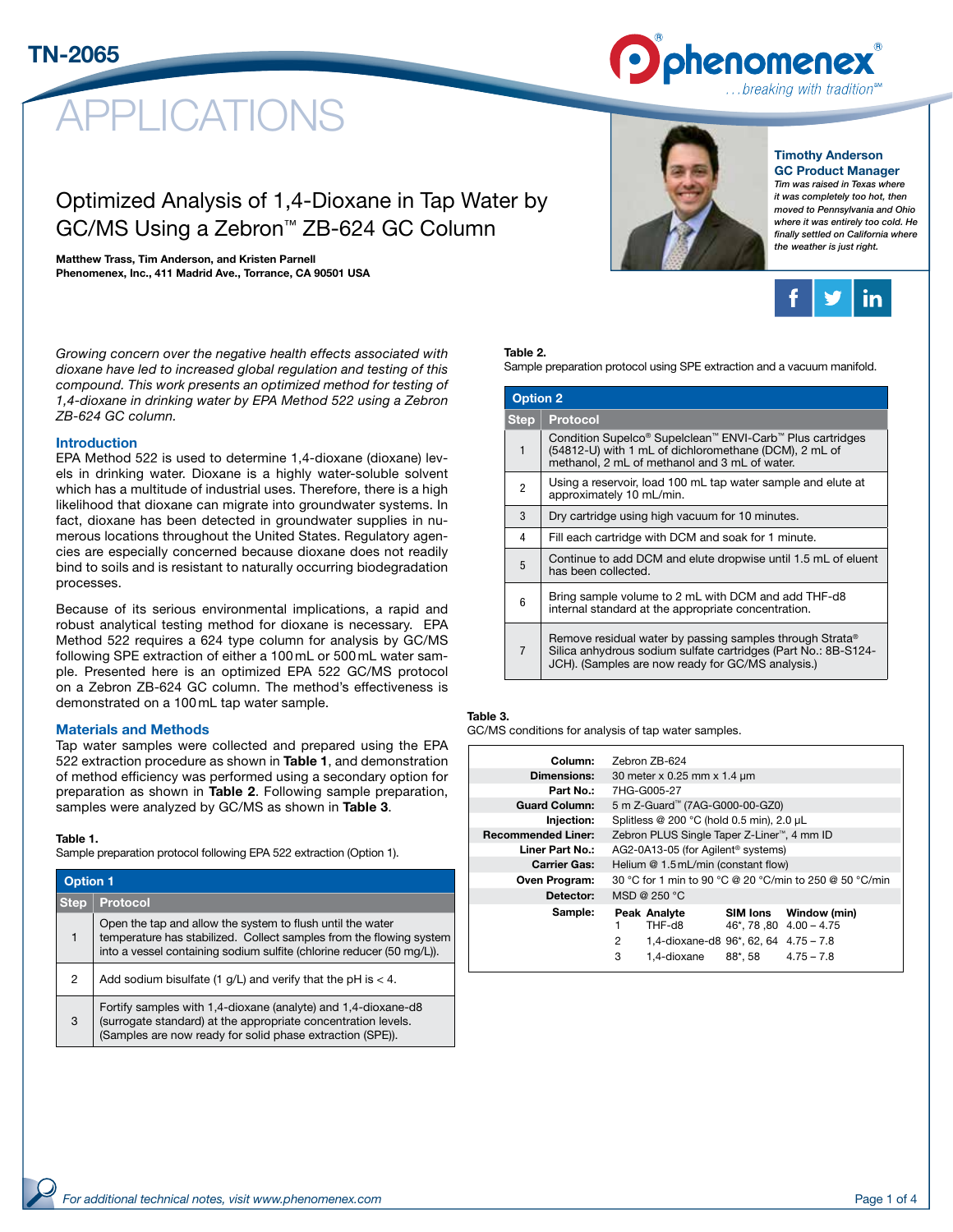



## Results and Discussion

As shown in Figures 1 and 2, the Zebron™ ZB-624 GC column provided excellent peak shape and resolution for the EPA Method 522 analytes. The GC/MS method was modified from the original EPA 522 GC parameters to reduce analysis time. Specifically, the carrier gas flow ate was increased to 1.5 mL/ min and the oven ramps were increased from 7 °C/min to 20 °C/ min and 20 °C/min to 50 °C/min. These method modifications result in a faster analysis time of less than 8 minutes without sacrificing method performance. The neat seven-point calibration curve generated ranged from 5 to 2000 ng/mL and showed

good linearity for 1,4-dioxane ( $R^2$  = 0.9994) and 1,4-dioxane-d8  $(R<sup>2</sup> = 0.9995).$ 

To demonstrate method efficiency, a tap water sample fortified with analyte and surrogate standards at low (3 µg/L) and high (25 µg/L) levels was processed. In this instance, extraction protocol Option 2 (shown in Table 2), which requires a 100 mL sample extracted with a 400 mg activated carbon SPE cartridge, was chosen. The sample extracts were quantified by comparison to a standard calibration curve (Figures 3 and 4). The results, listed in Table 4, show high recovery values that fall with in the 70 – 130% range specified by the EPA method.

#### Figure 1.

Extracted ion chromatogram for 1000 ng/mL calibration curve, THF-d8 (internal standard) at 500 ng/mL.

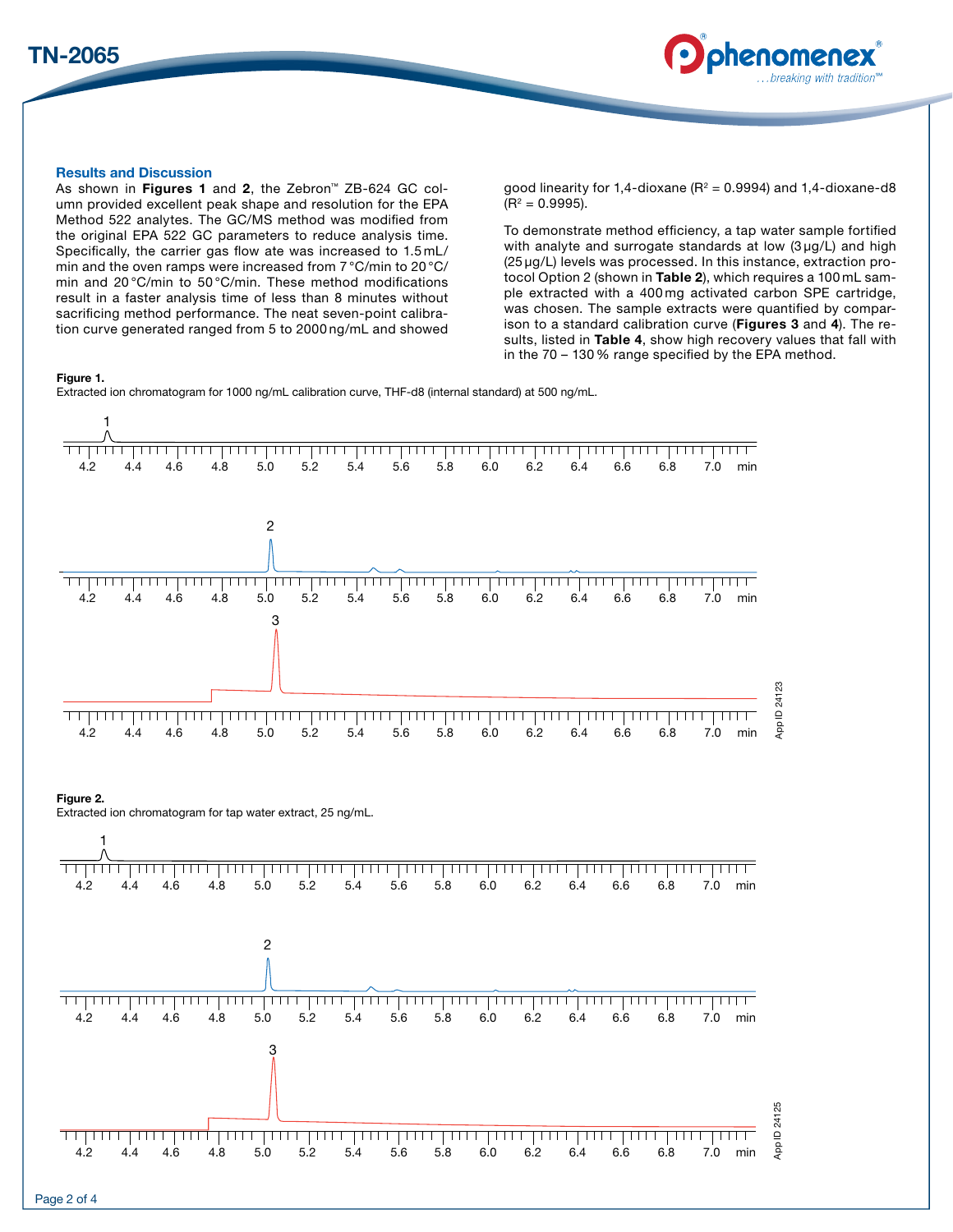



Figure 3. 1,4-dioxane (analyte) calibration curve, 5 to 2000 ng/mL.



#### Figure 4.

1,4-dioxane-d8 (surrogate standard) calibration curve, 5 to 2000 ng/mL.



#### Table 4.

100 mL tap water LFSM mean recovery values.

| <b>Compound</b> | $\mu$ g/L | <b>Mean Recovery (%)</b><br>$(n=3)$ | RSD(%)<br>$(n=3)$ |
|-----------------|-----------|-------------------------------------|-------------------|
| 1,4-dioxane     | 3         | 96                                  | 4.2               |
| 1,4-dioxane-d8  | 3         | 109                                 | 5.9               |
| 1,4-dioxane     | 25        | 103                                 | 7.8               |
| 1.4-dioxane-d8  | 25        | 105                                 | 8.8               |

#### **Conclusion**

The Zebron™ ZB-624 GC column provided excellent peak shape and resolution for the EPA Method 522 GCMS analysis. The GC/ MS method was modified from the original EPA 522 GC parameters, resulting in a faster analysis time and excellent linearity.

The extraction data collected shows that the modified GC method is effective for the analysis of real-world samples and will benefit a laboratory wishing to improve sample throughput without sacrificing method performance.